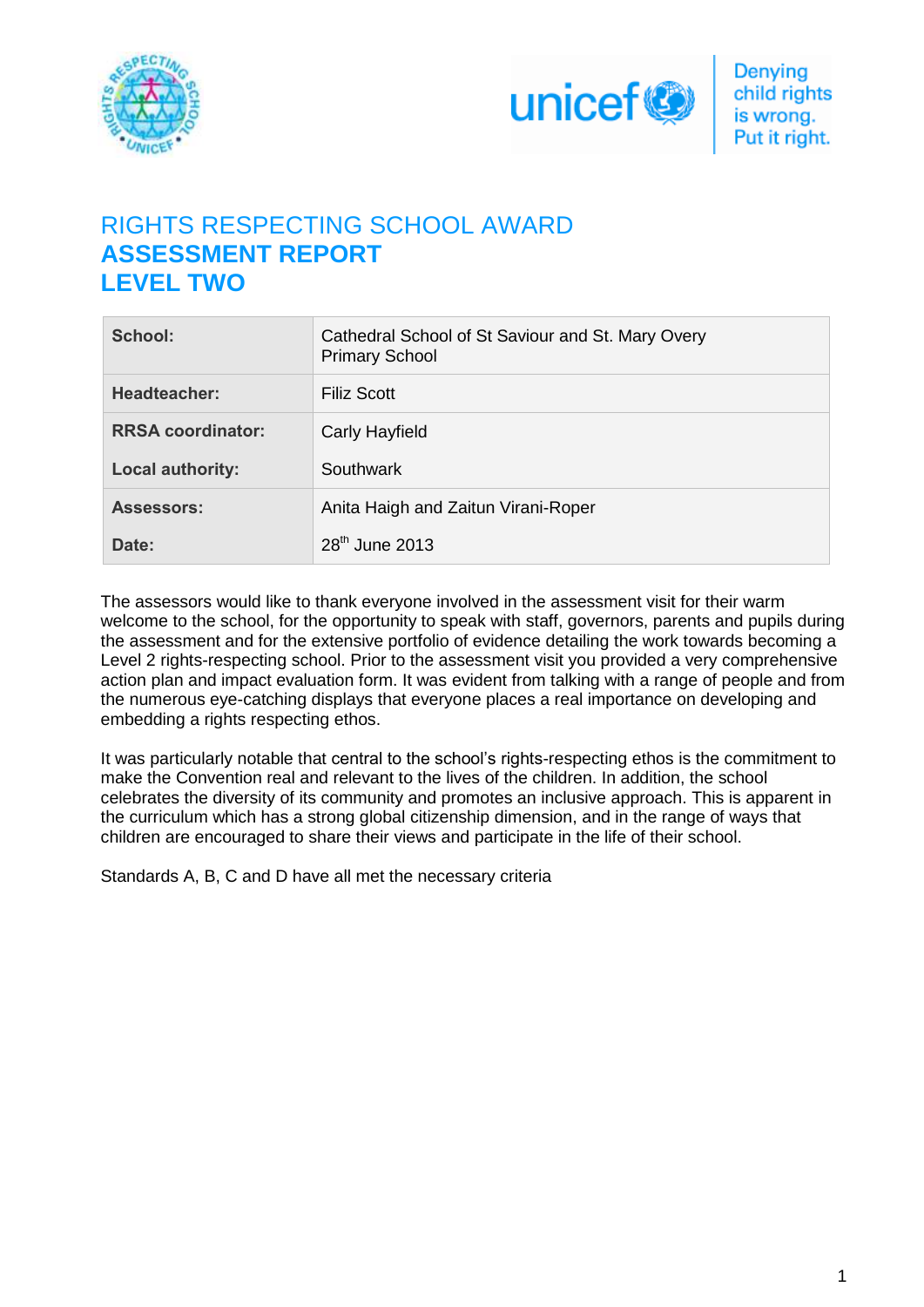



## **What is required before attaining Level 2**

If any requirements are made, these are listed below. The Accreditation and standards committee will be asked what additional evidence is required. This may be written evidence or a follow-up assessment, usually within the next six months.

No requirements are made

## **How we recommend Level 2 standards are maintained**

These actions are those that have proven valuable in other schools and settings in helping them to maintain and build on their practice at Level 2. The recommendations made by the assessors are listed below:

- Aspects of your school development plan are clearly linked to the UNCRC. Ensure Attainment and Curriculum also link explicitly to being rights respecting.
- Share your good practice with other schools (especially secondary schools within the Diocese) of working internationally and cross-culturally to champion children's rights, and to promote a rights-respecting approach to education.
- Continue to monitor the use, quality and effectiveness of classroom charters to ensure consistent practice throughout the school as you enhance your ambassadorial role as a Level 2 school.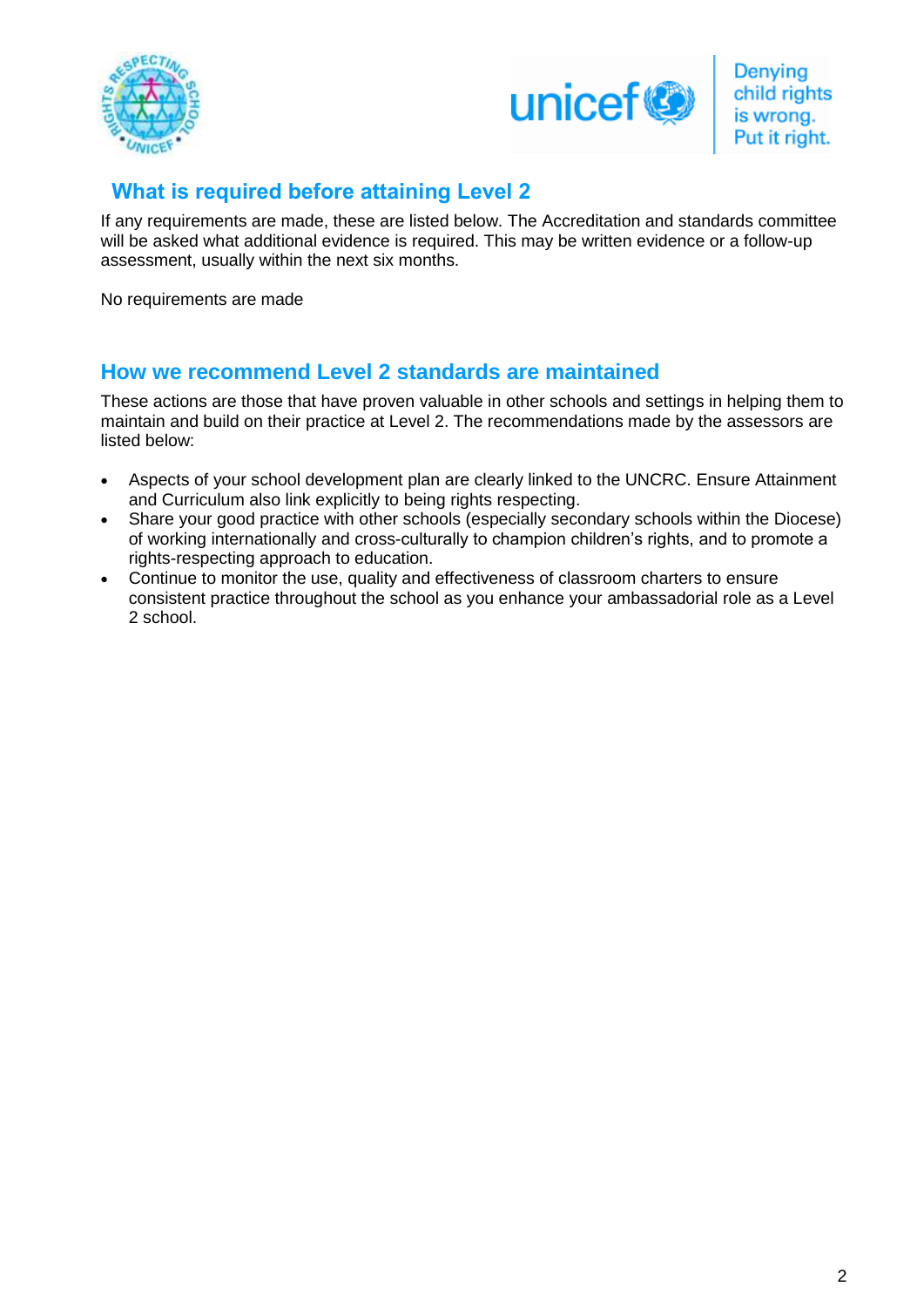



# **THE ASSESSMENT IN DETAIL**

## **The school context**

The Cathedral School is a central London primary school with 213 pupils currently on roll. Around 58% of children are of minority ethnic backgrounds, and 39% have English as an additional language. 21% are eligible for free school meals, and Raise on-line data shows that the school is in the highest percentile of deprivation. 7% of pupils are on School Action, and 12.6% are on School Action Plus, or have a statement of special educational need..

The school registered as a rights-respecting in November 2007 and attained Level 1 in July 2011.

The school holds the International Schools Award and has an ECO schools green flag. A recent school improvement advisory service (SIAS) inspection rated the school as outstanding. In 2008 Ofsted also judged the school to be outstanding.

## **Assessment information**

| Self-evaluation form received                      | <b>Combined Planning sheet</b>                                                                                                                                                                                                            |
|----------------------------------------------------|-------------------------------------------------------------------------------------------------------------------------------------------------------------------------------------------------------------------------------------------|
| <b>Impact evaluation form received</b>             | Yes                                                                                                                                                                                                                                       |
| <b>Attendees at SLT meeting</b>                    | Headteacher, RRS Coordinator                                                                                                                                                                                                              |
| Number of children and young people<br>interviewed | 26 children                                                                                                                                                                                                                               |
| <b>Number of staff interviewed</b>                 | 2 teachers<br>1 support staff member/governor<br>1 parent governor<br>1 parent                                                                                                                                                            |
| <b>Evidence provided</b>                           | Learning walk<br>$\circ$<br>Portfolio incl. SDP on attainment data<br>Informal opportunities to talk with staff and<br>$\Omega$<br>children during the tour of the school<br>Choir performance<br>$\circ$<br>On-line information and data |

### **Standard A:**  Rights-respecting values underpin leadership and management

### **Summary**

**Standard A has been fully met. A rights-respecting approach is central to the school's vision and values, and is seen as supportive of the school's Christian ethos: The school understands its commitment to provide child-centred learning within a Christian context**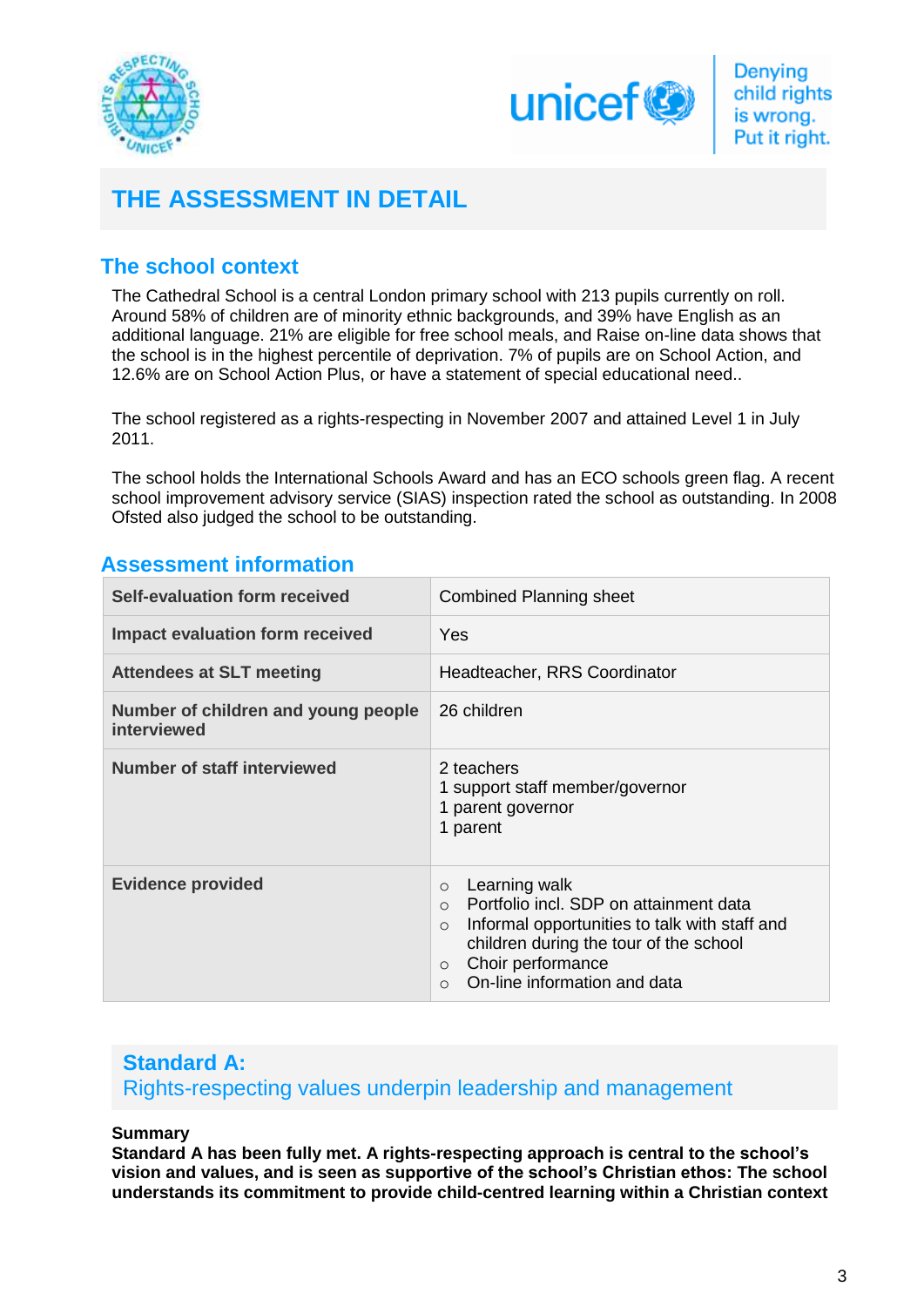



### **as a partnership between home and school:** *'The school seeks to work positively with parents and carers to fulfill the school's expectation that all pupils are enabled to achieve at the highest level of which they are capable.***' (Mission statement)**

Since being awarded RRS Level 1 the school community has discussed and voted on a new motto, *'Life in all its fullness'* which encapsulates both the school's Christian ethos and the principles of the Convention. The Headteacher explained that motto was inspired by the Deputy Head's visit to their Diocesan link school in Zimbabwe, where he witnessed people's passion for life in the face of adversity. Quoting Jesus' words in John's gospel, the motto reflects the imperative of article 29 to '*develop every child's personality, talents and abilities to the full'* and *'encourage the child's respect for human rights.'* Displays in the hall and in the Headteacher's office show children's reflections on its meaning: *'… it's a life of abundance and it doesn't matter what your name or your nationality is…'* wrote one pupil. Another pupil commented, '*it means to treat others as you want to be treated.'* 

Attainment and attendance has been maintained at a consistently high level, with around 97% attendance over the past 4 years, and 100% of Year 6 pupils achieving Level 4 over the past 3 years. Attainment is closely tracked to identify individual children or specific groups (class, gender, EAL, SEN, etc) at risk of underachievement. A recent SIAS inspection in March 2013 judged the school to be outstanding at meeting the needs of all learners.

The school development plan (SDP) is written wholly in the spirit of the Convention, and explicit reference to RRS in made in respect of further embedding it in the curriculum, achieving Level 2 status, training Year 6 peer mediators, and deepening pupils' understanding of the diversity of other children's lives within and beyond the UK. As part of succession planning, the RRS Coordinator works closely with her Teaching Assistant to develop RRS, and a new member of staff will shadow both in the new academic year. The head teacher commented that the RRS Coordinator role is a 'meaty' one and is viewed as important to career progression. The previous RRS Coordinator is now the Deputy Head. When policies are reviewed, they make explicit reference to the Convention, For example, the Behaviour policy includes in its aims, '*to ensure that all children are able to enjoy their rights as described in the UNCRC …'* 

The school year begins with World Faiths week to celebrate different religious traditions and perspectives, and to promote tolerance and respect. This is supported strongly by Southwark Cathedral clergy and viewed as integral to the school's Christian and rights-respecting ethos. The annual International week also provides opportunity for the whole school community to celebrate its diversity. Classes vote to select a country to study throughout the week and then share their findings with each other. This promotes independent and collaborative learning skills, and extends their global awareness. The week concludes with an evening of song, drama, dance, music and poetry. The school has recently had its International School Award revalidated

The school has hosted visits from teachers to showcase their RRS work, and shared its knowledge with the Cathedral, and its Diocesan link school. In May 2013, the RR Champions planned and led an assembly about the Convention and RRSA at a Church of England Primary school in Clapham, and sang their rights-respecting song. A pupil's prayer included the petition: *'Please help the countries who signed up to the UN Convention on the Rights of the Child receive the rights that every child deserves now as we pray. Amen.'* Strong partnerships have been forged with schools in the UK and beyond to develop children's global conscience. Currently, there is a pen pal partnership with a school in Suffolk allowing the students to recognise the differences between city and rural areas as well as international partnerships with schools in India, South Africa and Zimbabwe.

The Gardening Club looks after the school's vegetable patch, and the produce is used in school meals. The school is also a Green Flag Eco School. Curriculum plans provide many opportunities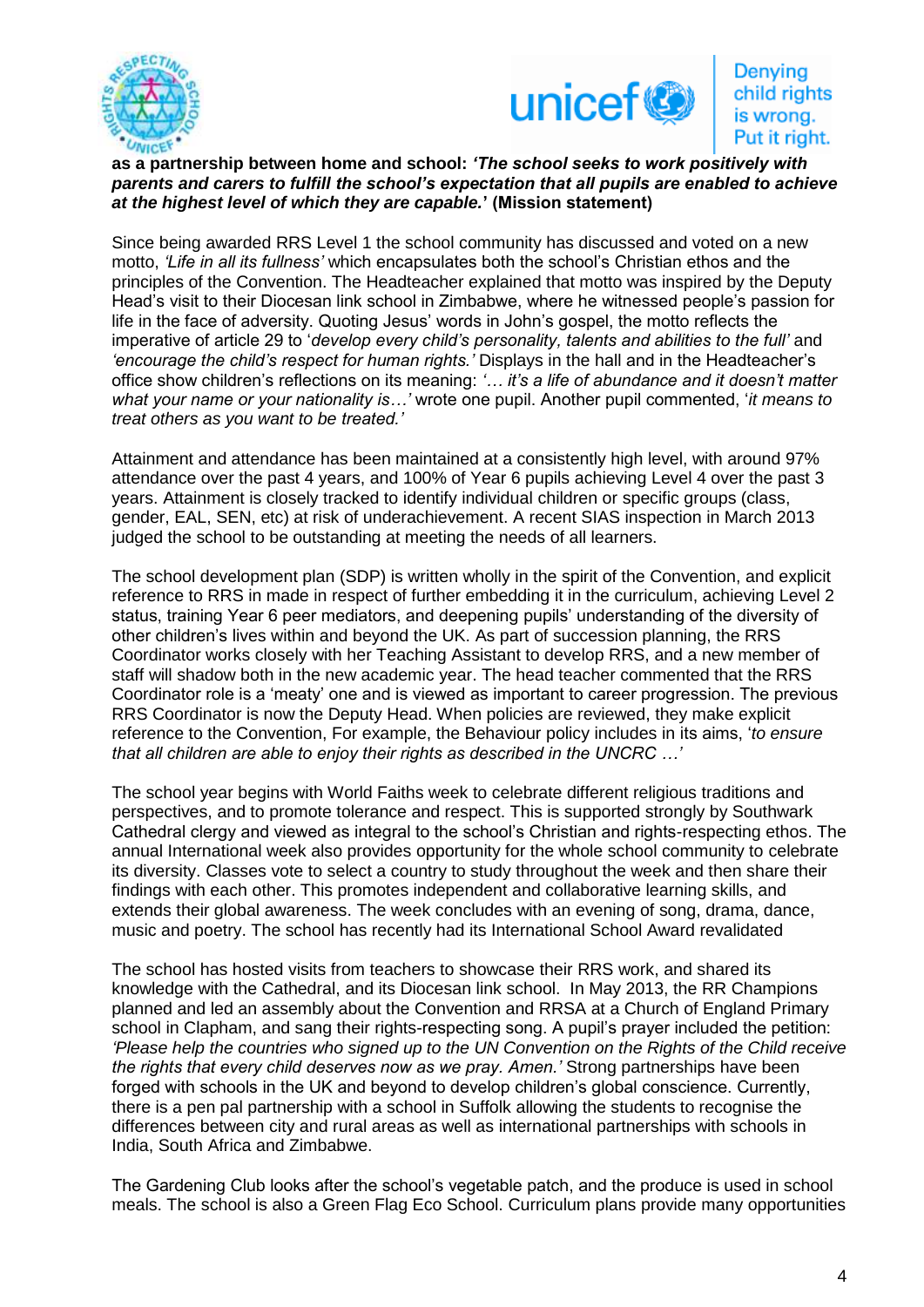



Denying child rights is wrong. Put it right.

for children to explore issues of global citizenship and sustainability. For example, in Year 6 pupils carry out ICT based project on climate change, and Year 3 Geography includes a topic on saving the rainforest. The School engages in a number of environmental initiatives such as Sustainable Enterprise week, and National Recycling week.

## **Standard B:**

The whole school community learns about the Convention

### **Summary**

**Standard B has been met. Children and adults demonstrate a good knowledge of the Convention and can describe how this impacts upon choices and behaviours. All are offered a range of opportunities to learn about and apply the Convention. Communication systems are in place to encourage the engagement of parents/carers.** 

All children interviewed were able to cite a broad range of rights, including the right to be protected, to receive medical care, to have a voice, to education and to play. They understood the universality and unconditionality of rights and could apply this to different scenarios. For example, to challenge or report an incident in the playground where the actions of one person prevented others from enjoying their right to play or be safe. A Year 4 pupil commented, *"Rights are for everybody no matter what they are doing",* and a Year 5 pupil added, *"But you could remind them of the need to respect other people's right to be safe."* When asked why they should speak out in such an instance a Year 2 girl said, *"Because everyone has rights."* Pupils enjoy the chance to be 'Article explorers' when they tour the school and make links between the various topic displays and the Convention. Displays are changed half-termly allowing pupils several opportunities to reflect on how the Convention relates to their learning. Class blogs on the school website include posts from teachers and pupils about rights and the Convention For example, a Year 4 pupil has posted*,"The rights of a child means the world to me, if we did not have them everyone would be fighting, and that isn't the way God wants us to be. I am proud to be a part of a Rights Respecting School, along with all my friends and teachers who help me through school and life."*

Parents/carers are informed about RRS progress using a range of media, such as weekly newsletters, the school website, and community events. The school website is regularly updated and has been re-developed to make it more attractive, interactive and easier to navigate. There is a RRS blog where RR Champions have posted information about their school charter and the Convention, with links to the UNICEF website. Families are also made aware of the homework club and local library where access to computers is available free of charge. Parents interviewed commented on their children's role in raising their awareness and challenging their perspectives on rights. One parent observed that her daughter had *"a heightened sense of community and what people owe to each other."* She is now supporting her daughter's efforts to raise money for Water Aid by helping her cultivate sunflowers for sale at a forthcoming charity event. Another parent felt that knowledge of the Convention supports good parenting, *"There is a danger of trying to live your life vicariously through your children, but the Convention is about helping them to be themselves."* There is a Governor with specific responsibility for monitoring RRS progress.

Displays explicitly about RRS or linked to the Convention are prominently displayed throughout the school. Near the school entrance, a 'Let's Get it Right' display shows a tree bearing leaves with individual children's reflections on the importance of rights and how to respect them. Opposite, an Eco School display is linked to articles 24 and 27. Further along the corridor, a Pupil Voice board explains the different systems by which pupils contribute to decision-making within the school. Elsewhere, a sculpture display based on Beauty and the Beast is linked to article 13.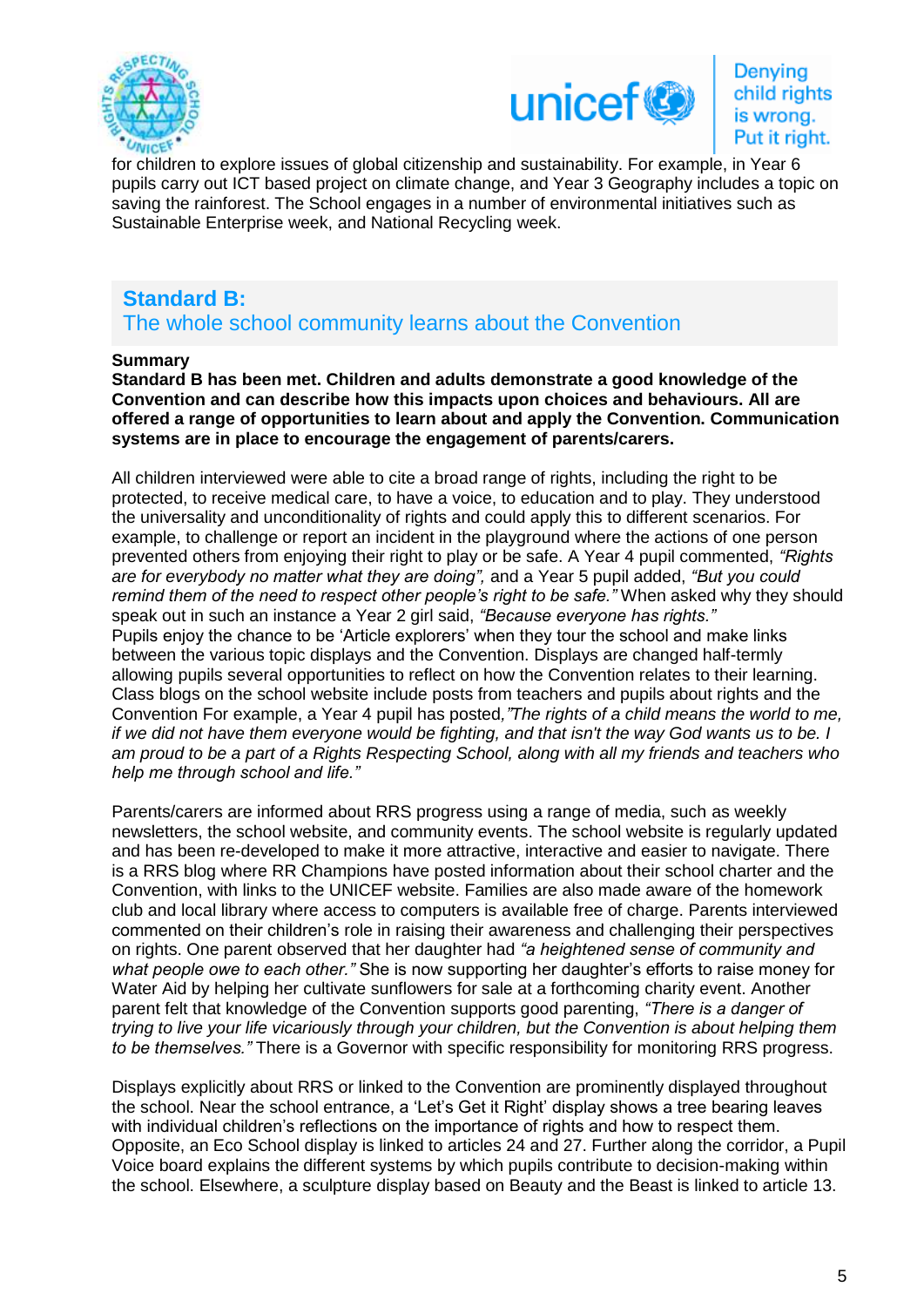



### Denying child rights is wrong. Put it right.

The RR champions explained that this was because the children had been allowed to choose with whom they wished to work to complete the project.

In assemblies, staff and visiting clergy help children make links between the Christian ethos of the school and rights-respecting principles, and regular use is made of UNICEF's assembly resources. For example, links between World Environment Day and the stewardship of creation; and between religious festivals and article 14. Standardised curriculum plans include a section for links to the Convention and teachers are encouraged to make these explicit as appropriate. For example, a Year 5 science topic on the Solar System is linked to article 14 to highlight both the theological and scientific perspectives on the origins of the universe. Year 4 ICT plans are referenced to articles 13, 17 and 29 where pupils are required to work collaboratively to create a wiki as part of the topic *'We are co-authors.*' When interviewed, children were able to recall occasions when their topic work had linked to rights, *"In World War 2, children couldn't stay with their mums and dads because of the bombs …they got put on a train and were separated…"*  (Year 6 pupil).

Children could relate their knowledge of rights to global issues. A Year 4 boy said,*" Class 4 studied Ireland. We learnt that there are two main religions, one is mostly in the north and the other in the Republic… they started fighting and that's not respecting each other's beliefs and opinions."* Adults have observed that children are more aware of current affairs, and increasingly confident to critique and question what they hear. For example, topic work exploring environmental issues such as animal extinction and drought have sparked discussions between pupils and their parents, and inspired pupils to act to make a difference. One parent commented, "I get told off if I leave the tap running when I'm cleaning my teeth!" As an Eco School, each class is challenged to follow the Eco-Code which includes turning off lights and computers and recycling. Eco monitors carry out weekly checks and RAG rate each class on its performance. The results are published on the Eco blog.

Children have a range of opportunities for developing an informed understanding of global issues, through assemblies, lessons, Eco club, and links with schools in the UK and beyond. This is a priority on the SDP. The headteacher explained, *"We never took on RRS because we needed something to get the children to behave …we wanted something to help our children develop as global citizens for the future."* Curriculum maps show several opportunities for pupils to investigate issues of global citizenship and sustainability. For example, Year 6 art topics include Aboriginal and African art, and a Year 5 literacy topic on Journalism involved writing reports on recent flooding in central Europe.

# **Standard C:**

The school has a rights-respecting ethos

### **Summary**

**Standard C has been fully met. Charters are prominent throughout the school. Children understand how they apply to everyday life in school and beyond. Adults and children in school consistently model rights-respecting language and behaviour.**

The Whole School Charter, visible all around the school was developed in discussion with the RR champions and is focused on the rights to stay safe (article 19), to learn (article 28 and 29), and be treated with respect (articles 12 and 24). Class charters, unique to each class, are prominently displayed. Pupils described how they had discussed which articles they felt were most relevant to their class, and the actions needed to uphold them. Staff and pupils sign the charters. A Year 5 charter is worded to show the actions expected of 'responsible adults' as well as the children. In Year R, a rights-respecting tree is adorned with photos of children modelling rights-respecting actions. When asked what the charter was about a little girl replied, *"It tells us how to treat*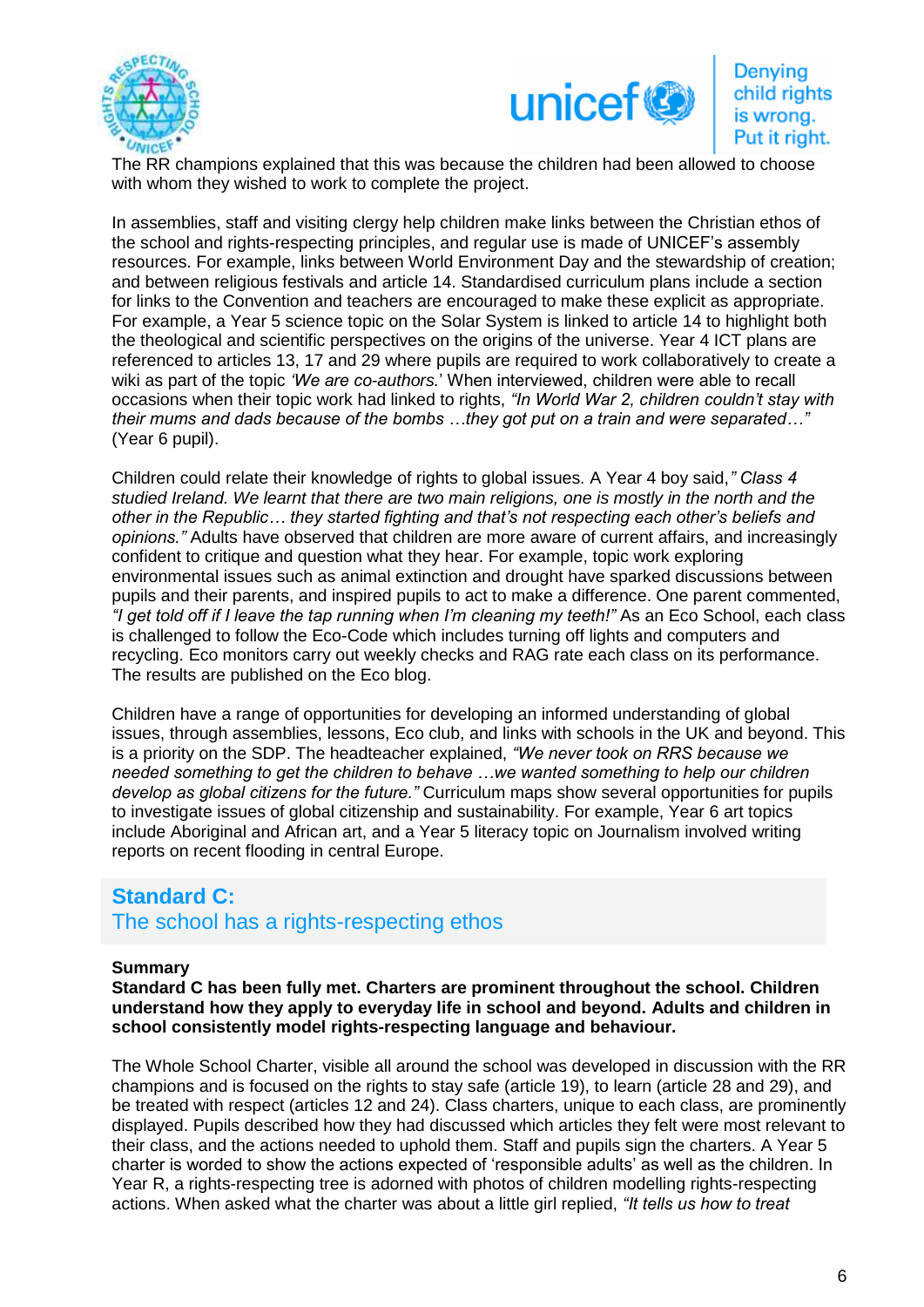



### Denying child rights is wrong. Put it right.

*people."* A Year R teacher commented, *"We never talk about rules. The charter is linked to Personal and Social Development. In Circle Time, we discuss how we respect each other's rights. Some people think children of that age can't understand, but they really get it. They can suggest actions they can do to change something for the better."*

All staff members have received training on using rights-respecting language to ensure a consistency of approach. There is a calm, orderly family atmosphere in the school and the assessors witnessed both adults and pupils holding open doors, and expressing gratitude and encouragement. Pupils clearly enjoy good relationships with the adults and hold them in high regard. A letter of thanks from a Year 5 pupil to the Headteacher and posted on the school blog is an example of such mutual respect. It stated, *'Dear Mrs. Scott, when I was putting the iPads and computers away yesterday, I realised how incredibly lucky we are to have them. Thank you very much for the facilities and equipment you have organised to be bought for us.'* In response, the Headteacher expressed the value she places on hearing pupils' views and her appreciation of the pupil's thoughtfulness in taking the time to write. Pupils understood how they respect each other's right to learn, such as turn-taking, listening when someone else was speaking. When asked what she liked best about being in a rights-respecting school, a Year 5 pupil replied, *"Being respected. It would be chaotic if we weren't rights-respecting."*

Children were able to cite examples of how they contribute to shaping, assessing and evaluating their learning. A Year 6 pupil said, *"We've been asked to write about which lessons we enjoy most, and how teachers can improve lessons."* Children are encouraged to post their work and make constructive comments on their class blogs. For example, as part of a poetry topic, a Year 5 pupil posted the opening lines of a limerick by Edward Lear and challenged his classmates to come up with alternative endings. They are also involved in leading assemblies and collective worship on a weekly basis.

Positive behaviour is viewed as strength of the school. Staff have noticed a reduction in minor playground disputes, and incidents where it has been necessary to issue a child with a Rights Respecting Reflection form (or 'Flecki') for breaches of the school charter have reduced by 15% over the last few years. All children interviewed said that they felt safe at school and could give examples of how the school empowered them to stay healthy and safe, such as providing information on cyber bullying, internet safety and road safety. "*We learnt about … Facebook …*  and making sure someone doesn't try to make you meet up." (Year 5 pupil) Expanding the use of the school website has also led to a review of the school's on-line safety policy. Junior Road Safety officers from Years 3-6 recently led a school assembly to remind their peers about how to cross the road safely. Children understood their role in upholding each other's right to be safe, *"We know to respect the environment and keep things off the floor so no one trips over,"*  commented a Year 6 pupil) In addition, a Nurture Worker employed at the school supports children with their personal, social and emotional development, and a dedicated 'Nurture room' is available for this purpose. He liaises with the staff and families to address any concerns and monitor progress. A class teacher described the impact of his work, *"One child in my class hardly said a word at the start; on a recent trip she barely stopped talking!"* Year 6 pupils have received training in peer mediation to help pupils resolve any conflicts on the playground. On his Class blog, a Year 4 pupil wrote, "*The rights make me feel safe. Because I know I have them I can stick up for myself when people are trying to take them away from me. They mean to me love and no fighting."*

The strong links established with the Diocesan link school have enabled children to broaden their understanding of how rights apply beyond their immediate locality. Knowledge of rights abuses around the world have sharpened children's questions and fuelled their desire for action. A parent observed that her daughter "*looks with an intelligent eye at what is going on and says, 'That's not right!' "* The Year 5 International Week blog includes posts such as: *"If you had a birthday, would you ask people to donate money to charity rather than buy you presents?*